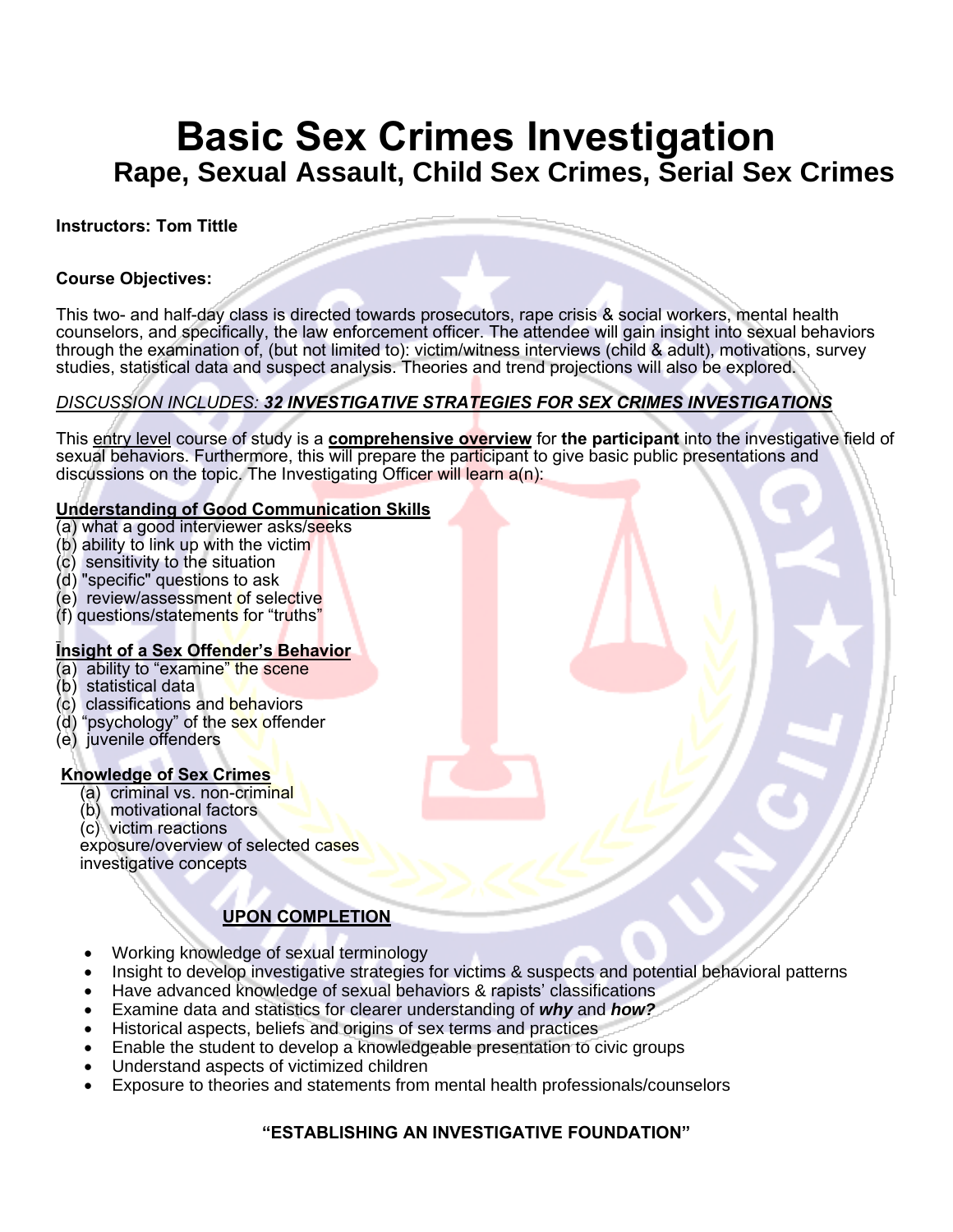# **Day 1**

| 8:00 am-8:30 am       | <b>REGISTRATION</b>                                                                 |
|-----------------------|-------------------------------------------------------------------------------------|
| 8:30 am- 9:00 am      | <b>COURSE OVERVIEW AND OBJECTIVES</b>                                               |
| 9:00 am- 11:00 am     | <b>SEXUAL DEFINITIONS</b>                                                           |
|                       | paraphilias<br>i.                                                                   |
|                       | atypical paraphilias<br>ii.                                                         |
|                       | the mental health connection<br>iii.                                                |
|                       | iv. crimes and complexes                                                            |
|                       | v. personality characteristics                                                      |
| 11:00 am- 12:00 pm    | THE RULES OF ENGAGEMENT                                                             |
|                       | vi. theories of abnormal sex guidelines for the investigator see it through "their" |
|                       | eyes the principle influences                                                       |
| 12:00 pm-1:00 p       | <b>LUNCH</b> (on your own)                                                          |
| 1:00 pm- 5:00 pm      | THE JUVENILE                                                                        |
|                       | statistics & studies<br>i.                                                          |
|                       | fire-setting<br>ii.                                                                 |
|                       | animal cruelty<br>ijÏ.                                                              |
|                       | iv. behavioral concerns                                                             |
|                       | categories of juvenile sexual killings<br>V.                                        |
|                       | vi. traits of male and female sex offenders                                         |
|                       | vii. child victimizations                                                           |
|                       | viii. cybersex/internet overview                                                    |
| Day 2                 |                                                                                     |
|                       |                                                                                     |
| $8:00$ am- $10:00$ am | <u>INVESTIGATIVE ASSESSMENT</u><br>victimology<br>ı.                                |
|                       | risk factors<br>ii.                                                                 |
|                       | iii. force used & victim resistance                                                 |
|                       | iv. crime scene examination and injuries                                            |
|                       | The Brady Rule<br>V.                                                                |
| 10:00 am-12:00 pm     | <b>THE INVESTIGATION</b>                                                            |
|                       | vi. sexual battery statistics                                                       |
|                       | vii. victim interviews                                                              |
|                       | viii. investigative concerns<br>ix. drug induced assaults                           |
|                       |                                                                                     |